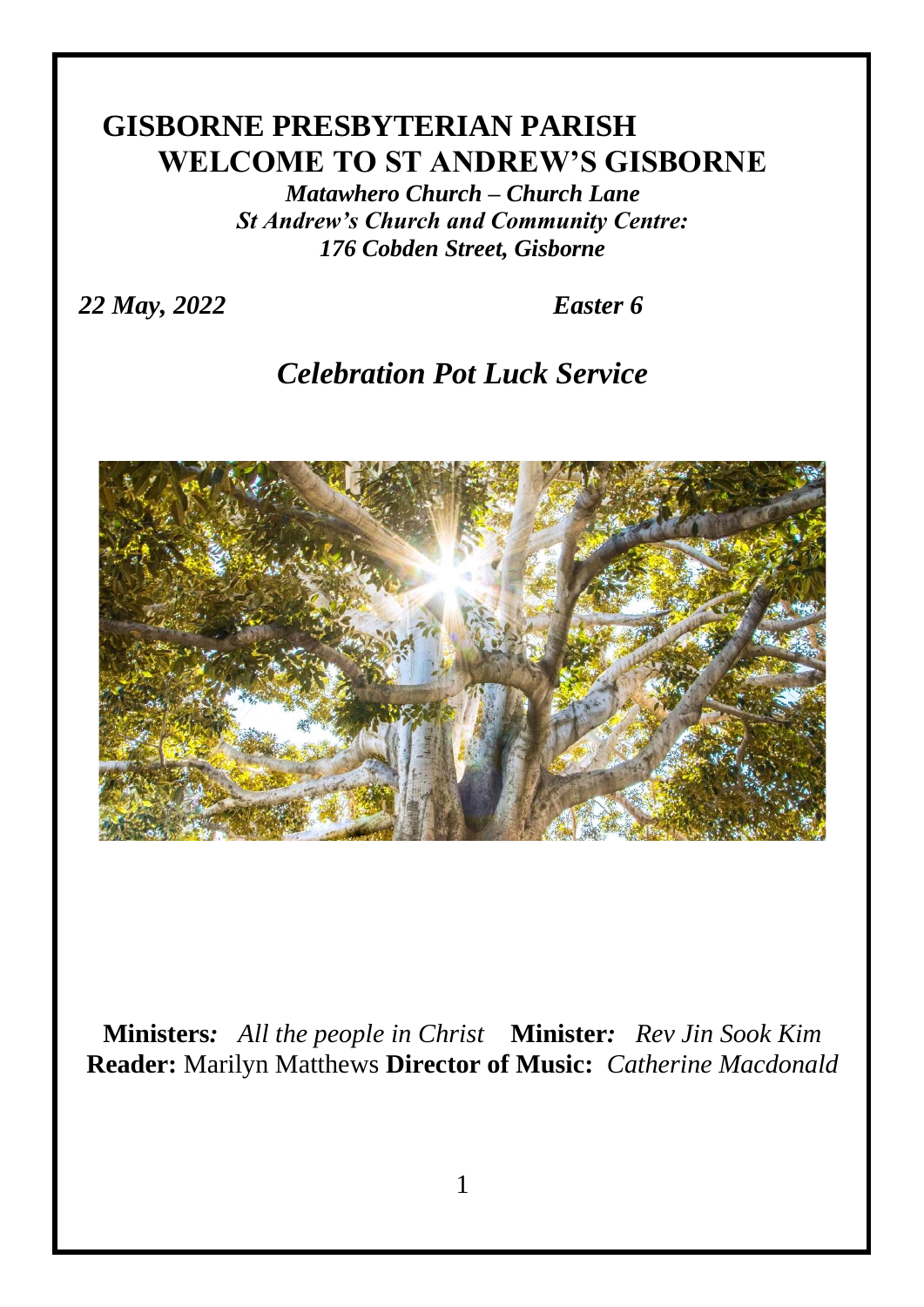*We gather together as the people of God Kia Ora, Talofa, Bulla, Shalom and Annyeong-haseyo*

#### *Greetings with news and notices*

### *Call to Worship*

Come, one and all. Gather together! For this is the day of the Lord! **Let's gather at the river by the throne of God! For there is blessing forever!** From the throne of God flows a mighty river of peace and hope for all God's people! **And there shall be rejoicing at the sight of the healing waters!** Our journey brings us to God's wondrous river of Life! **Praise be to God who has drawn us from darkness and filled our world with light.**

*We sing -* O, Lord my God, when I in awesome wonder, Words and Music © 1953, Stuart K. Hine, vv 1-4, *CH4* 154, WB

**O Lord my God! when I in awesome wonder consider all the works thy hand hath made, I see the stars, I hear the mighty thunder, thy power throughout the universe displayed:**

*Then sings my soul, my Saviour God, to thee, 'How great thou art, how great thou art!' Then sings my soul, my Saviour God, to thee, 'How great thou art, how great thou art!'*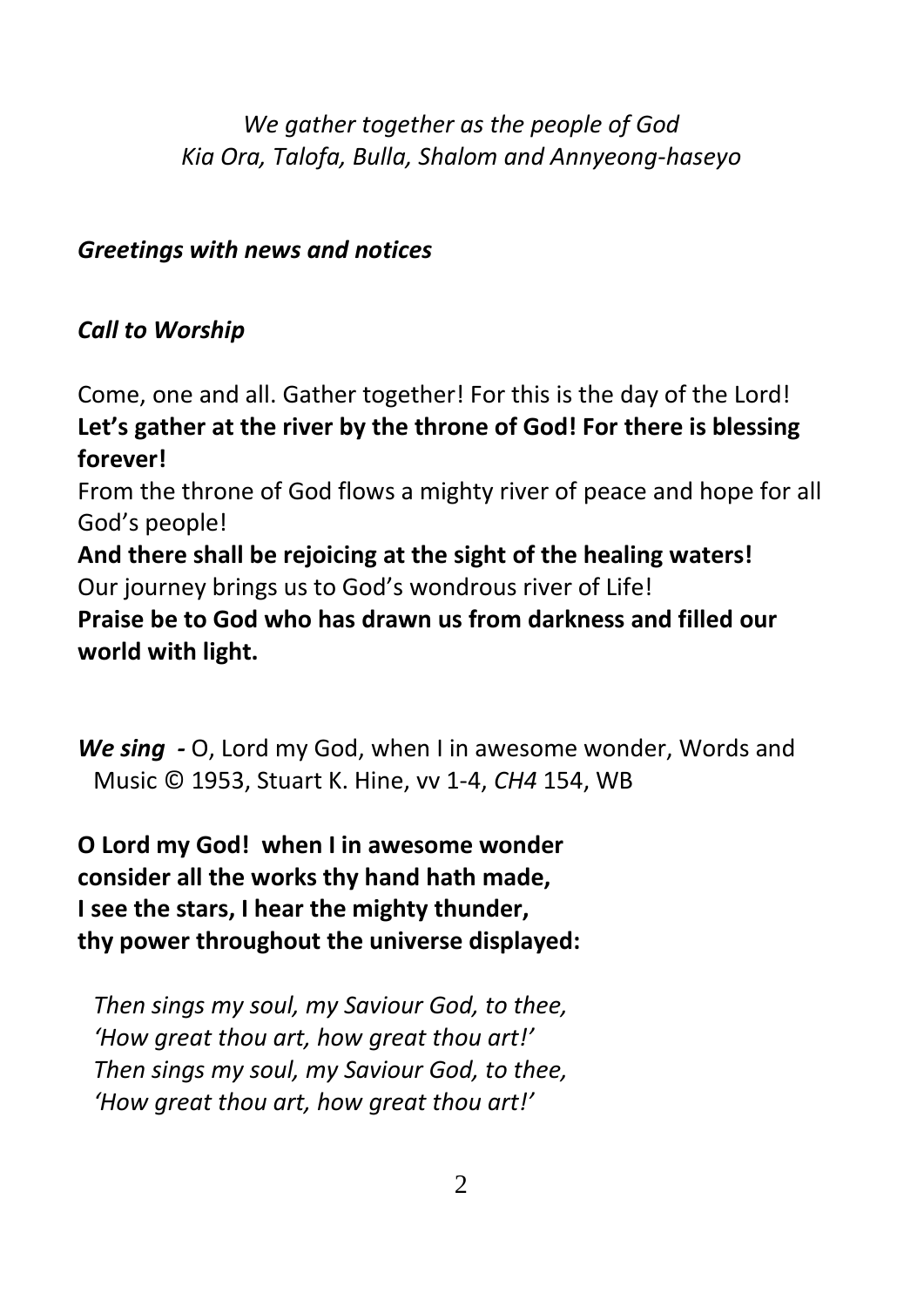**When through the woods and forest glades I wander and hear the birds sing sweetly in the trees; when I look up from lofty mountain grandeur, and hear the brook, and feel the gentle breeze:**

### *Refrain*

**And when I think that God his Son not sparing, sent him to die – I scarce can take it in, that on the cross, my burden gladly bearing, he bled and died to take away my sin:**

## *Refrain*

**When Christ shall come with shout of acclamation and take me home – what joy shall fill my heart! Then shall I bow in humble adoration and there proclaim, my God, how great thou art!**

## *Refrain*

### *Prayers*

### *Celebration time*

*Celebration today May God bless you, we pray Live for Jesus dear people May He guide you each day*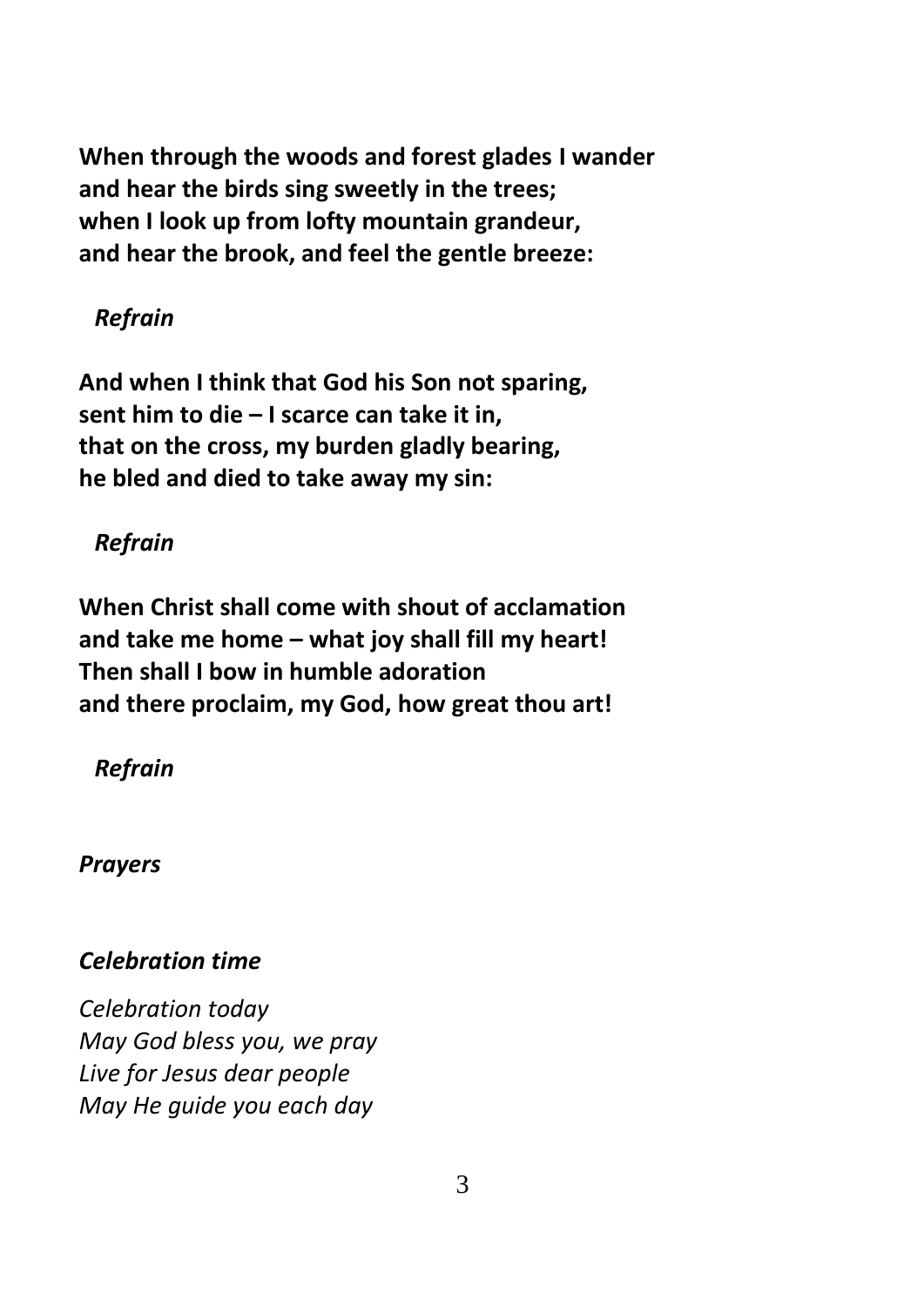We sing - Gentle as silence, WB16

**Oh, the love of my Lord is the essence of all that I love here on earth. All the beauty I see God has given to me, and the giving is gentle as silence.**

**Every day, every hour, every moment have been blessed by the strength of God's love.**

**At the turn of each tide God is there at my side, with a touch that is gentle as silence.**

**There've been times when I've turned from your presence, and I've walked other paths, other ways.**

**But I've called on your name in the dark of my shame, and your mercy was gentle as silence.**

### *Story Time*

### *Reading*

Revelation 21:10, 22-22:5

### *Reflection*

### *Offering*

Offering and Guardian Angel

*We sing -* Shine, Jesus Shine

**Lord, the light of your love is shining, In the midst of the darkness shining**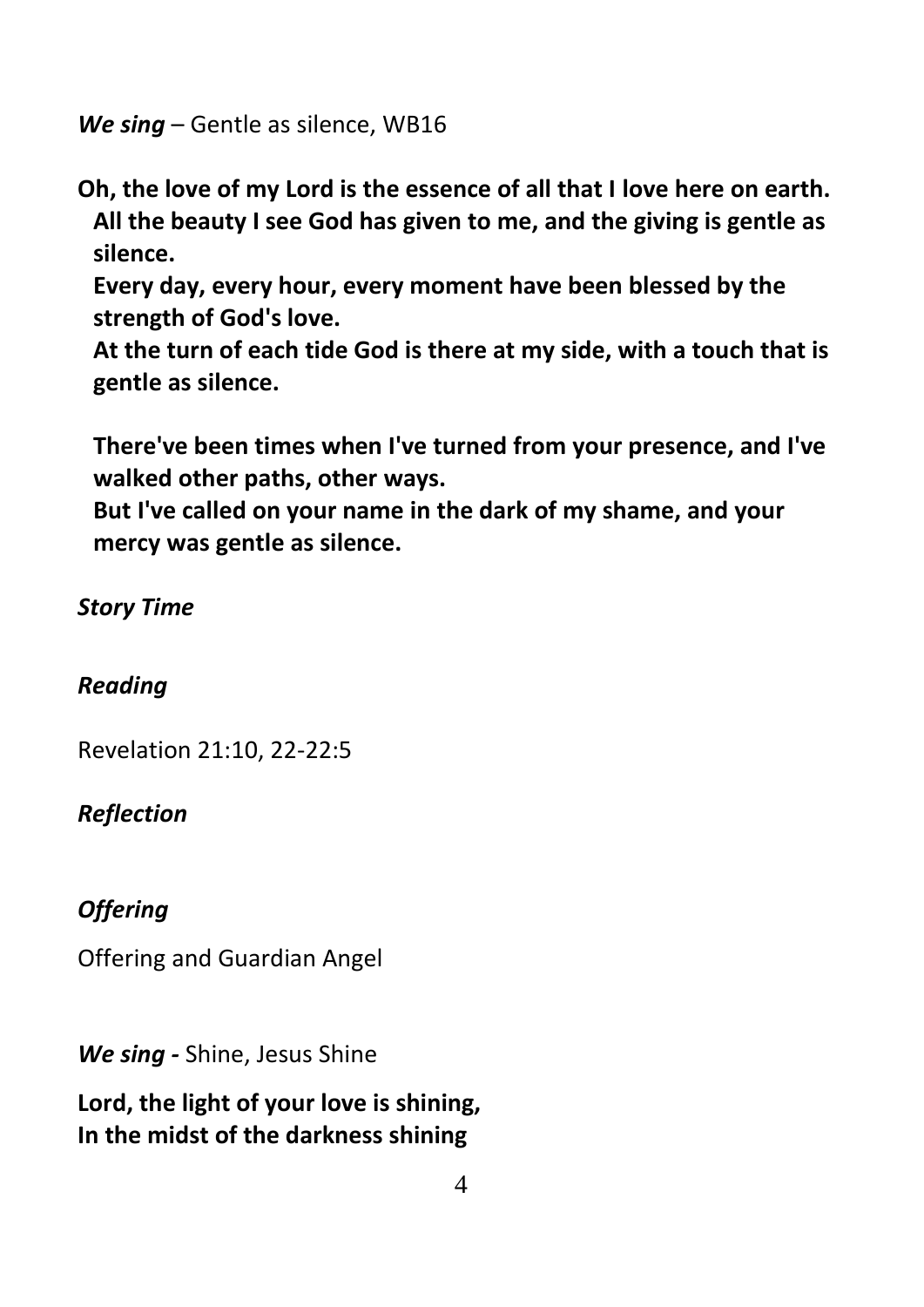**Jesus, light of the world, shine upon us, Set us free by the truth you now bring us Shine on me, shine on me.**

*Chorus: Shine, Jesus shine, Fill this land with the Father's glory Blaze, Spirit blaze, set our hearts on fire Flow, river flow, flood the nations with grace and mercy Send forth your word, Lord, and let there be light.*

**Lord, I come to your awesome presence, From the shadows into your radiance By the blood I may enter your brightness Search me, try me, consume all my darkness Shine on me, shine on me.** 

*Chorus:*

**As we gaze on your kingly brightness So our faces display your likeness Ever changing from glory to glory Mirrored here, may our lives tell your story Shine on me, shine on me***.* 

*Chorus:*